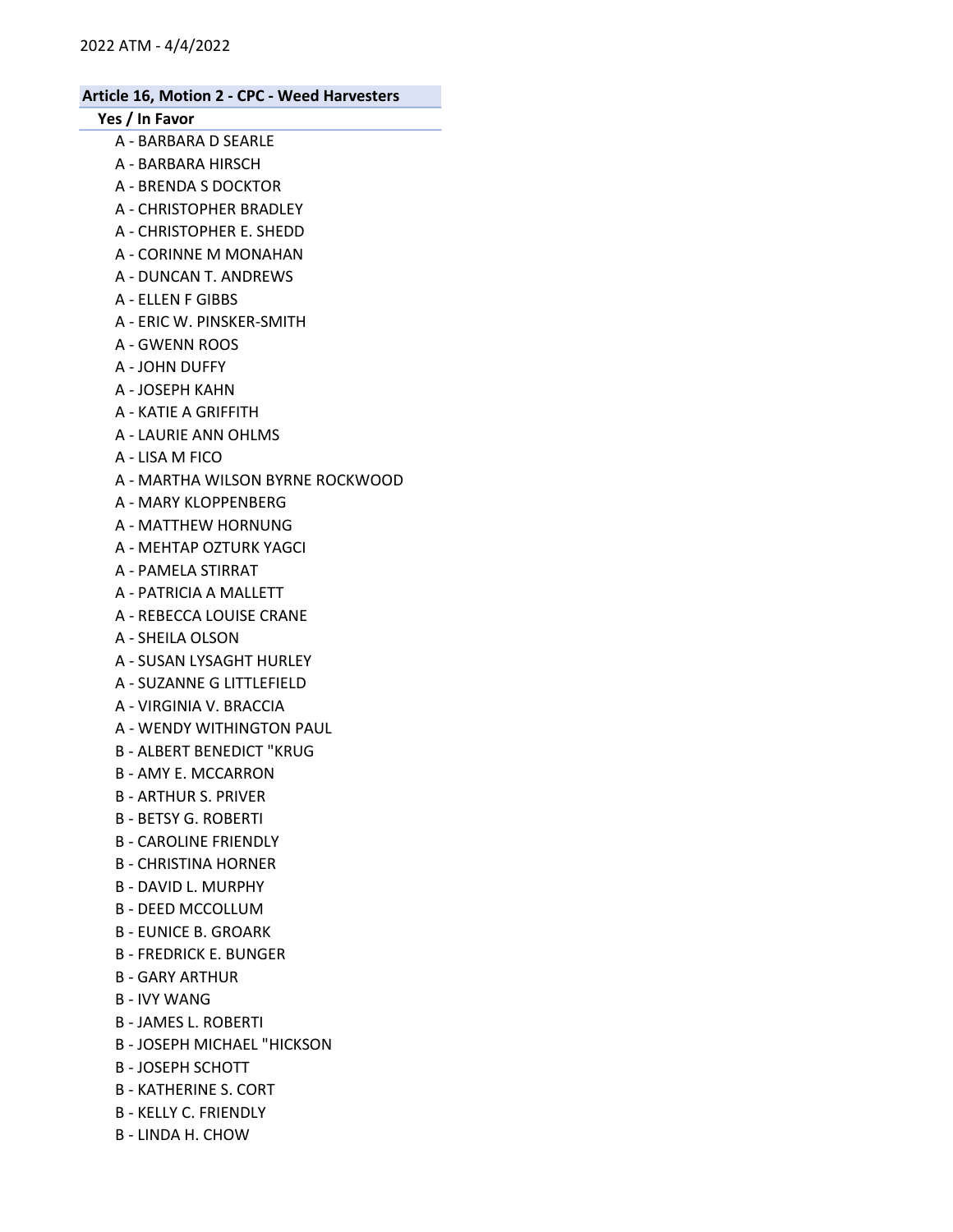- B MARY EATON CROWN
- B MELISSA A. MARTIN
- B MIDDLETON ANSLEY "MARTIN
- B NORA TRACY PHILLIPS
- B PAUL THOMAS DELANEY
- B PETRO LISOWSKY
- B ROBERTA MORGENSTERN
- B S. PETER W. JONES
- B SCOTT K. BENDER
- B SKYE JACOBS
- C AMY SB GOTTSCHALK
- C ANDREA N. WARD
- C ANN M. HOWLEY
- C ANN WELKE RAPPAPORT
- C BEATRICE BEZMALINOVIC DHEBAR
- C CHRISTINE S. MIZZI
- C ELIZABETH LASHWAY
- C HOLLY M. GRACE
- C HYUN SOOK RYU SONG
- C KATE MCGEOUGH
- C KELLY MCCOULF NORRIS
- C LEANNE J. LEIBMAN
- C LINDA OLIVER GRAPE
- C LOIS SULLIVAN
- C LUCIENNE V. RONCO
- C LUCY ROONEY KAPPLES
- C MARCIA TESTA SIMONSON
- C MARTIN JAY "MCHALE
- C PAMELA POSEY
- C ROYALL H. SWITZLER
- C SARA H. RAVERET
- C SARAH H. PEDERSEN
- C SHANI M. DEFINA
- C SHARON L. GRAY
- C SUSAN K. MAGGIONI
- C THOMAS H. ULFELDER
- C WENDY HARRIS GARBER
- D ANN-MARA S. LANZA
- D CAROL ALMEDA-MORROW
- D CHRISTINE A. KEHOE
- D CRAIG EDWARD MACK
- D DEREK B. REDGATE
- D DIANE E. HALL
- D ELIZABETH H. SHLALA
- D ETHAN I. DAVIS
- D GAIL FRANCES SULLIVAN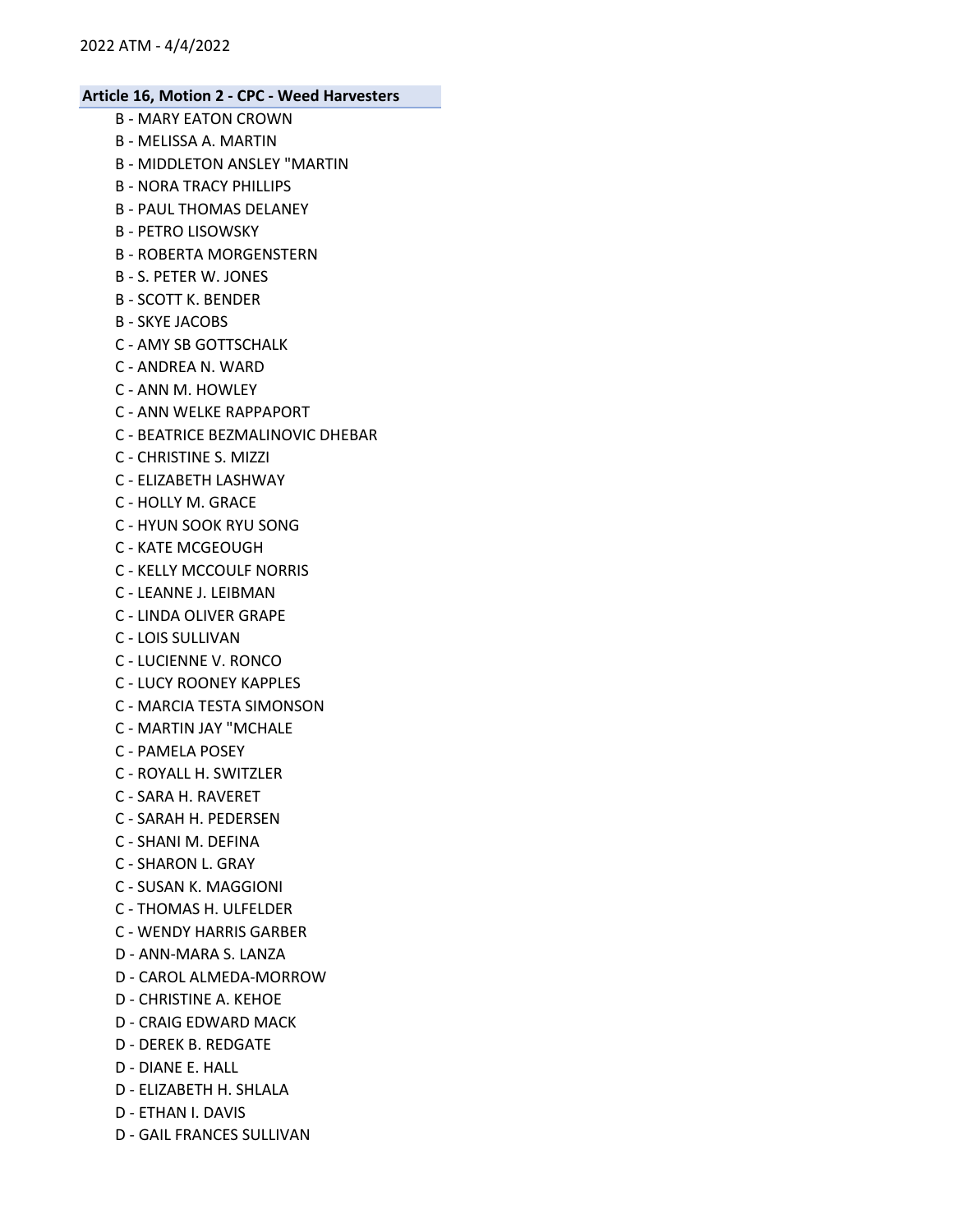- D IAN COHEN
- D ILLANA S. NISSENBAUM
- D JOHN D. LANZA
- D JOHN SCHULER
- D LAURA ROBERT-FRAGASSO
- D LAURA SCHOTSKY OLTON
- D LINA EVE VITA MUSAYEV
- D LORI A. FERRANTE
- D MARGIE PALLADINO
- D MARK B. BENJAMIN
- D MARY BETH GRIMM
- D MASON R. SMITH
- D MAURA MURPHY
- D PATTI QUIGLEY
- D RICHARD D. "HILL
- D SANDRA SABA JOSEPH
- D STEPHEN G. MURPHY
- D W. ARTHUR "GARRITY
- E CAREN PARKER
- E JACQUI VAN LOOY
- E JARED W. PARKER
- E JESSICA BETH GRAHAM
- E JOAN GAUGHAN
- E JOHN FREDERICK ERHARD
- E KATHERINE K. MACDONALD
- E KATHERINE L. "BABSON
- E KEVIN J. MACDONALD
- E LAURENCE D. SHIND
- E LISE M. OLNEY
- E MARLA L. ROBINSON
- E MARY GARD
- E NANCY L. GOODEN WESTENBERG
- E NEAL R. GOINS
- E ODESSA MB SANCHEZ
- E PAUL A. CRAMER
- E RAINA C. MCMANUS
- E RANI ELWY
- E REGINA C. LAROCQUE
- E RUSSELL THOMAS GENTRY
- E SUSAN E. RYAN
- E SYLVIA T. HAHN-GRIFFITHS
- E THOMAS J. MACDONALD
- E TIMOTHY W. FULHAM
- E WENDY A. HAERING-ENGELS
- E WENDY S. BECK VON PECCOZ
- F ANNE P. COHEN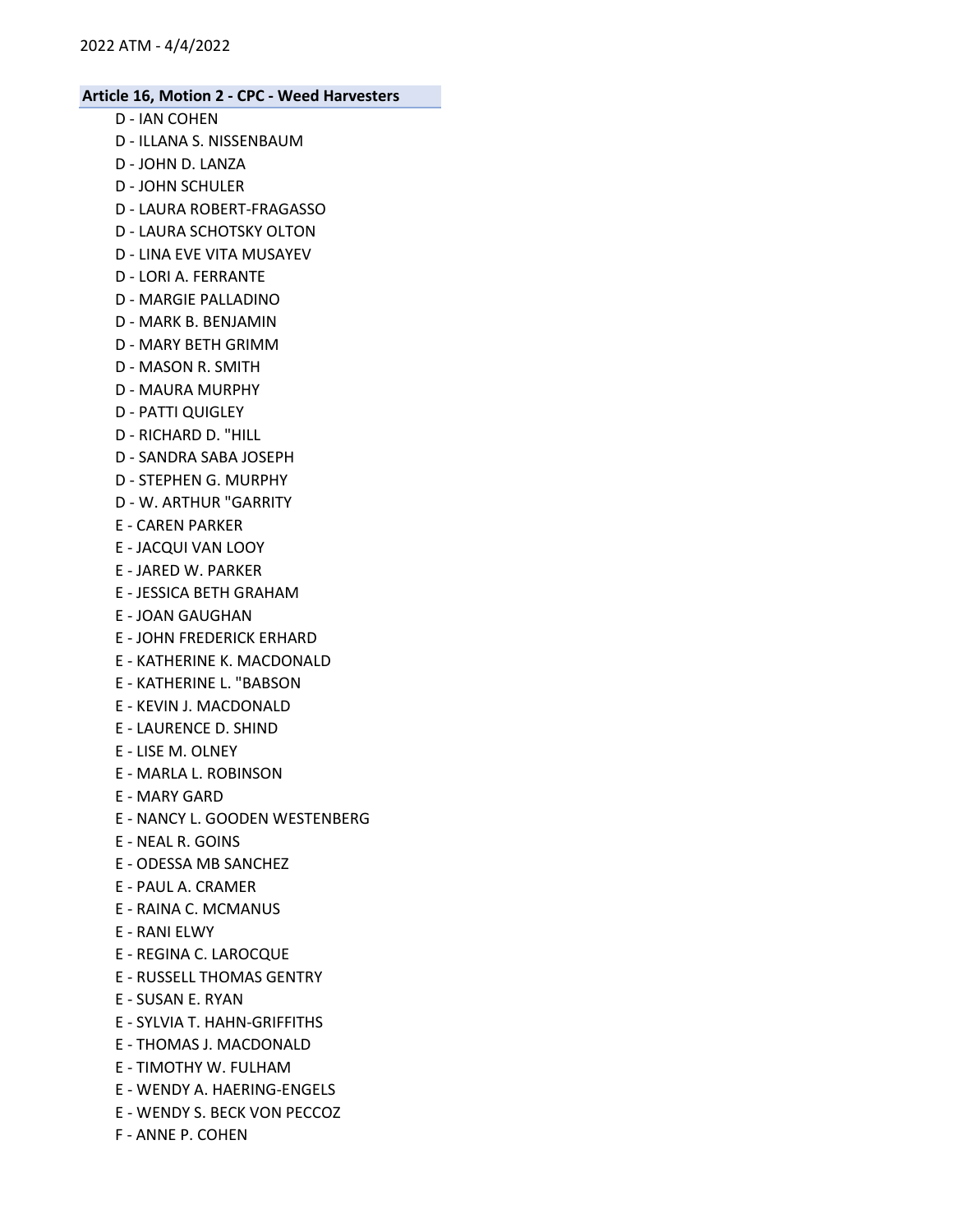- F C. MADISON "RILEY
- F CHRISTINE SWENSON LAWRENCE
- F CYNTHIA C. EDWARDS
- F DAVID LIVINGSTON
- F DAVID RYAN DAWS
- F ELAINE M. PUTNAM
- F ELIZABETH LANGE
- F ELIZABETH MAY
- F ERIC M. CARLSON
- F FREDERIC W. RIPLEY
- F HOPE CROSIER
- F JAY PROSNITZ
- F JULIE RISING BRYAN
- F LISA COLLINS
- F MICHAEL ANDREW LICATA
- F MICHAEL J. MASTRIANNI
- F MICHELE DRAGON LIVINGSTON
- F NICHOLE ANN BERNIER
- F NIKI BRINKMAN-OFENLOCH
- F SALVATORE "DEFAZIO
- F SARA A. JENNINGS
- F SHAWN BAKER
- F SHELLY WARD
- F STEVEN J. SIMONS
- F SUSAN KAGAN LANGE
- F VICTORIA J. OSTLER
- F VIRGINIA LEE FERKO
- G ALICE HANLON PEISCH
- G ALLAN L. PORT
- G ANDREW A. WILSON
- G CRAIG L. COHEN
- G DIANE CAMPBELL
- G DOUGLAS W. SMITH
- G EDWARD D. FOLLAND
- G FREDERICK W. SCHALLER
- G HAROLD N. "KAPLAN
- G JE'LESIA JONES
- G JOAN HACKETT CODY
- G JUDSON L. JAFFE
- G KATHLEEN F. TRUMBULL
- G LORRI WOODACRE
- G MARJORIE R. FREIMAN
- G MICHAEL R. TOBIN
- G PARKER MORSE
- G PAUL H. MERRY
- G PETER SOLOMON